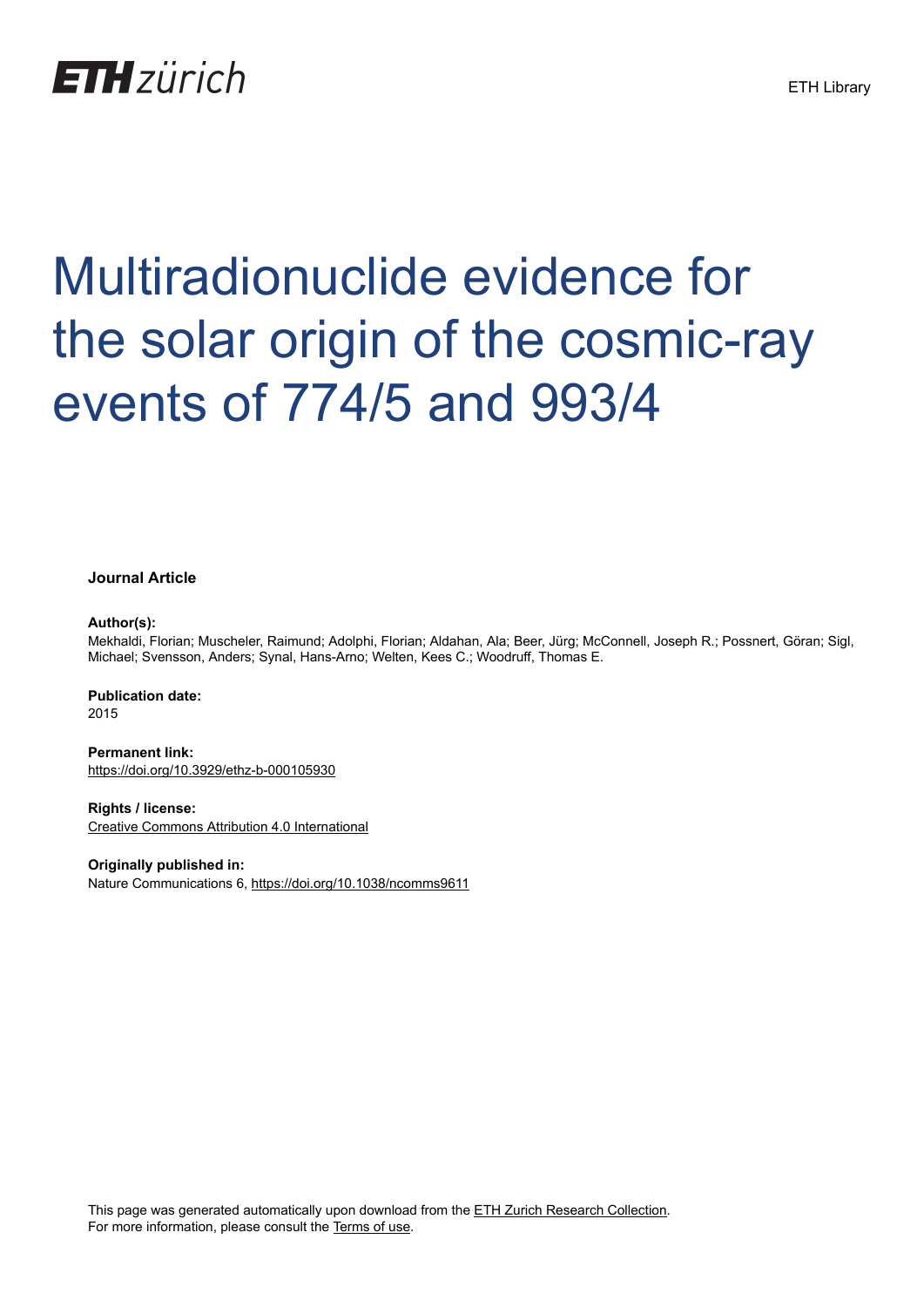

### ARTICLE

Received 3 Mar 2015 | Accepted 10 Sep 2015 | Published 26 Oct 2015

DOI: 10.1038/ncomms9611 **OPEN**

## Multiradionuclide evidence for the solar origin of the cosmic-ray events of AD 774/5 and 993/4

Florian Mekhaldi<sup>1</sup>, Raimund Muscheler<sup>1</sup>, Florian Adolphi<sup>1</sup>, Ala Aldahan<sup>2,3</sup>, Jürg Beer<sup>4</sup>, Joseph R. McConnell<sup>5</sup>, Göran Possnert<sup>6</sup>, Michael Sigl<sup>5,7</sup>, Anders Svensson<sup>8</sup>, Hans-Arno Synal<sup>9</sup>, Kees C. Welten<sup>10</sup> & Thomas E. Woodruff<sup>11</sup>

The origin of two large peaks in the atmospheric radiocarbon  $(^{14}C)$  concentration at AD 774/5 and 993/4 is still debated. There is consensus, however, that these features can only be explained by an increase in the atmospheric  $^{14}$ C production rate due to an extraterrestrial event. Here we provide evidence that these peaks were most likely produced by extreme solar events, based on several new annually resolved <sup>10</sup>Be measurements from both Arctic and Antarctic ice cores. Using ice core  $36C1$  data in pair with  $10B$ e, we further show that these solar events were characterized by a very hard energy spectrum with high fluxes of solar protons with energy above 100 MeV. These results imply that the larger of the two events (AD 774/5) was at least five times stronger than any instrumentally recorded solar event. Our findings highlight the importance of studying the possibility of severe solar energetic particle events.

<sup>&</sup>lt;sup>1</sup> Department of Geology—Quaternary Sciences, Lund University, 22362 Lund, Sweden. <sup>2</sup> Department of Geology, United Arab Emirates University, 17551 Al Ain, UAE.<sup>3</sup> Department of Earth Sciences, Uppsala University, 75236 Uppsala, Sweden. <sup>4</sup> Swiss Federal Institute of Aquatic Science and Technology, 8600 Dübendorf, Switzerland. <sup>5</sup> Division of Hydrologic Sciences, Desert Research Institute, Reno, Nevada 89512, USA. <sup>6</sup> Tandem Laboratory, Uppsala University, 75120 Uppsala, Sweden. <sup>7</sup> Laboratory for Radiochemistry and Environmental Chemistry, Paul Scherrer Institut, 5232 Villigen, Switzerland. <sup>8</sup> Center for Ice and Climate, Niels Bohr Institute, University of Copenhagen, 2100 Copenhagen, Denmark. <sup>9</sup> Laboratory of Ion Beam Physics, ETH Zürich, 8093 Zürich, Switzerland. <sup>10</sup> Space Sciences Laboratory, University of California, Berkeley, California 94720, USA. <sup>11</sup> PRIME Laboratory, Purdue University, West Lafayette, Indiana 47907, USA. Correspondence and requests for materials should be addressed to F.M. (email: [florian.mekhaldi@geol.lu.se](mailto:florian.mekhaldi@geol.lu.se)).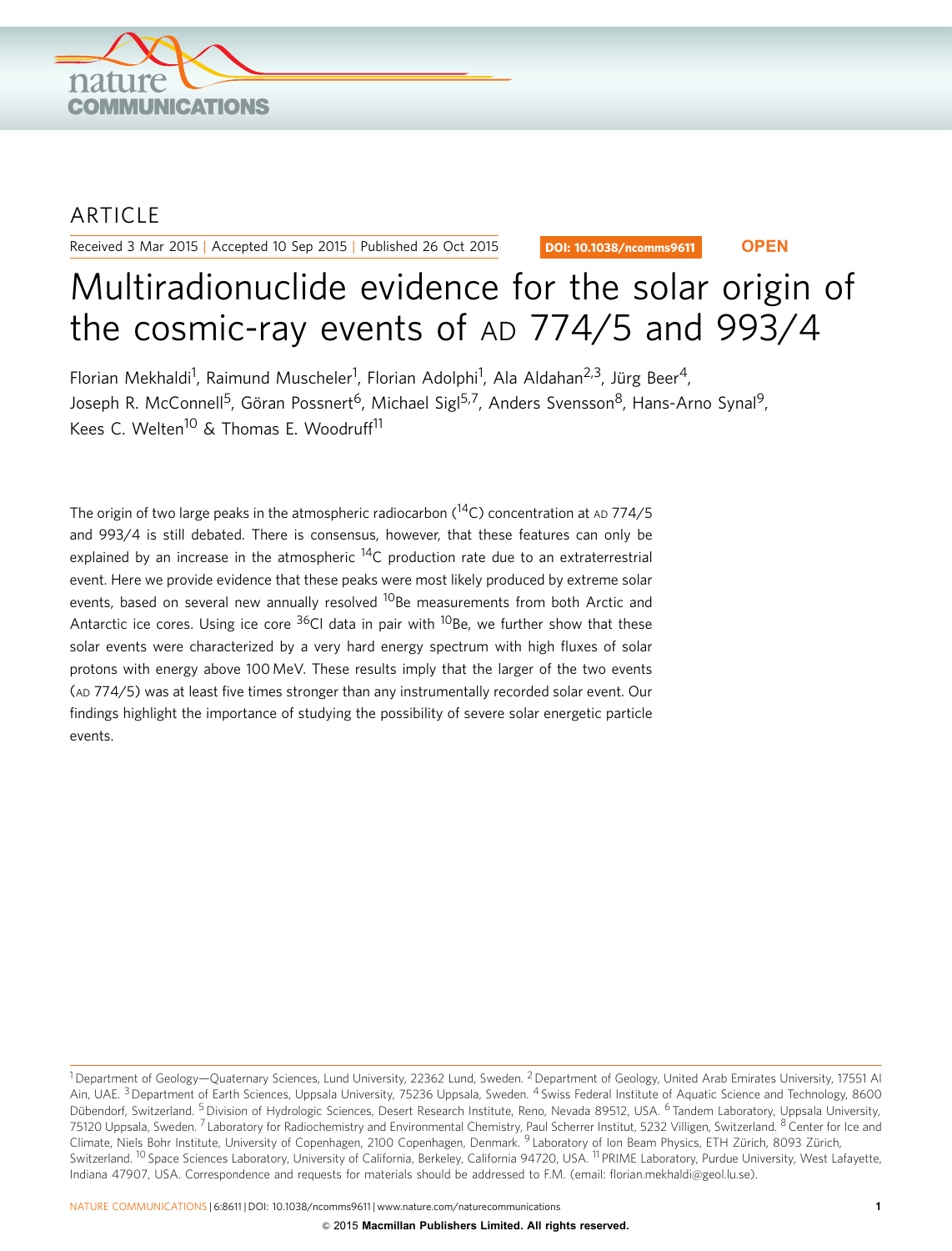<span id="page-2-0"></span>he sun irregularly expels large amounts of energetic particles into the interplanetary space and into the vicinity of the Earth which can be observed as so-called solar proton events (SPE). In the context of modern society, this poses a threat to communication, electronic and power systems<sup>1,2</sup>. In addition, SPEs are known to deplete  $\alpha$  and thus possibly affect weather and atmospheric circulation<sup>[5](#page-7-0)</sup>. In consequence, better assessing the relationship between magnitude and occurrence frequency of such events is of substantial importance for solar physics, space technologies, technological infrastructures and climate sciences. The largest known solar flare is considered to be the Carrington event of AD 1859 which is reported to have caused disturbances on telegraph systems and widespread auroral sightings<sup>[6](#page-7-0)</sup>. Typically, SPEs are quantitatively described by their fluence (that is, number of incident particles per  $\text{cm}^2$ ) of protons with kinetic energies above 30 MeV. It is estimated that the Carrington event was characterized by a fluence  $\geq 30 \,\text{MeV}$  of  $1.9 \times 10^{10}$  protons per cm<sup>2</sup> ([ref. 7](#page-7-0)). However, this estimate of the Carrington solar flare is debated<sup>[8](#page-7-0)</sup>.

Even though observational advances in the past decades helped to constrain the Sun's eruptive limits, the record is not long enough to assess the frequency of rare extreme flares as have been observed in solar-type stars<sup>9</sup>. A long-term perspective on frequency, fluence and energy distribution of SPEs can be provided by cosmogenic radionuclides<sup>[1](#page-7-0)</sup> such as beryllium-10, carbon-14 and chlorine-36 (respectively  $^{10}$ Be,  $^{14}$ C and  $^{36}$ Cl) which all arise from the nuclear cascade triggered when cosmic rays reach the atmosphere. Their main production component comes from the incoming galactic cosmic rays as they have, on average, much higher energies than solar particles. The Earth is partially shielded from galactic cosmic rays by the heliomagnetic and the geomagnetic fields, the strengths of which vary from  $\frac{d}{dt}$  decadal to millennial timescales $10,11$ . Nevertheless, large outbursts of solar protons can lead to a rapid increase in the atmospheric production of radionuclides which are subsequently stored in environmental archives such as tree rings and ice cores.

Miyake et al.<sup>[12,13](#page-7-0)</sup> discovered two large natural rapid increases in atmospheric  $\Delta^{14}C$  ( $^{14}C/^{12}C$  ratio corrected for fractionation and decay, relative to a standard) measured in Japanese cedar trees and dated to AD 774/5 and 993/4. The larger of the two increases (AD 775) was characterized by a sharp enhancement in the atmospheric  $\Delta^{14}$ C of 12% over 1 year which corresponds to six times the measurement error and which was estimated to be about 20 times larger than changes attributed to 'ordinary' solar modulation<sup>12</sup>. As a result, the  $AD$  775 and 994 rapid increases in radiocarbon were linked to exceptional cosmic-ray events which have no counterpart in the instrumental records. A number of potential causes for the AD 775 event have been invoked including a gamma-ray burst<sup>14,15</sup>, a cometary event<sup>16</sup> or a solar proton event<sup>13,17,18</sup>. Considering that no SPEs including the Carrington solar flare yielded a notable increase in atmospheric radiocarbon concentrations[19,](#page-7-0) the magnitude of both the hypothesized AD 775 and 994 solar proton events would have been exceptional. Previous studies<sup>18–20</sup> have aimed at estimating the possible fluence of the AD 775 event with results varying by as much as two orders of magnitude. This is partly due to different assumptions concerning the energy spectrum of the incident particles.

Here we include new and annually resolved measurements of  $10Be$  from three ice cores—the North Greenland Ice core Project (NGRIP), the North Greenland Eemian Ice Drilling (NEEM-2011-S1; henceforth NEEM) as well as the Western Antarctic Ice Sheet Divide Core (WDC) in addition to lower-resolved <sup>36</sup>Cl data from the Greenland Ice core Project  $(GRIP)^{21}$ . These radionuclides are produced through different reaction pathways which have different energy dependencies (Fig. 1). This distinguishing feature allows us to better constrain the cause of



Figure 1 | Yield functions of <sup>10</sup>Be,<sup>14</sup>C, and <sup>36</sup>Cl. Globally averaged atmospheric production of each radionuclide per unit flux of incident proton, that is, incoming solar cosmic-ray, as a function of kinetic energy. The yield functions are from [refs. 35 and 36](#page-8-0).

the events, down to a solar proton event. We further compare the different peaks in production of  $^{10}$ Be and  $^{36}$ Cl to show that the solar proton events in question were both characterized by a very hard fluence spectrum, with high fluxes of protons with kinetic energies  $\geq 100$  MeV. From this, we can deduce that these events were significantly larger than any solar proton event recorded during the satellite era.

#### Results

The events shown in  $^{10}$ Be and  $^{36}$ Cl records. The time series of 10Be, 14C and 36Cl which are studied herein are displayed in [Fig. 2a–c](#page-3-0) and [Fig. 3a–c](#page-4-0) where the NGRIP, NEEM and WDC chronologies were adjusted to fit the <sup>14</sup>C peaks found by Miyake et al.<sup>[12,13](#page-7-0)</sup> (Methods). The natural background level, that is, the contribution of galactic cosmic rays on the production of radionuclides, was established for each record as the average <sup>10</sup>Be and  $36$ Cl flux values as well as the average  $14$ C production rate values prior to and following the peaks. The peaks result from a combination of production and deposition effects leading to an apparent temporal broadening of the measured events. We thus assume that the values exceeding  $3\sigma$  of the natural background level around the AD 775 (filled areas in [Fig. 2a–c](#page-3-0)) and AD 994 peaks (filled areas in [Fig. 3a–c](#page-4-0)) are related to the two events. The amplitudes which we inferred from the peak areas above these natural background levels are displayed in [Fig. 2d–f](#page-3-0) and [Fig. 3d–f](#page-4-0) where error bars were calculated in order to take in consideration measurement uncertainties as well as a background variability of  $1\sigma$  (due to noise in the data and the 11-year solar modulation variability).

Our  $10B$ e measurements [\(Figs 2 and 3,](#page-3-0) and [Table 1\)](#page-4-0) show the existence of the AD 774/5 cosmic-ray event in the Arctic NGRIP and NEEM ice cores as well as in the Antarctic WDC ice core with an average flux enhancement of a factor of  $3.4 \pm 0.3$  (total excess flux related to the average annual background flux). We also report the smaller AD 993/4 event in the  $^{10}$ Be records from NGRIP and NEEM with an average flux enhancement of  $1.2 \pm 0.2$ times the natural background level. The agreement between our stacked  $^{10}$ Be fluxes and modelled  $^{14}$ C production rates (Methods) is comparatively good, especially for the AD 774/5 event which exhibits similar peak amplitudes for both radionuclides. We note, however, that the peak amplitudes in  $^{10}$ Be and  $^{14}$ C differ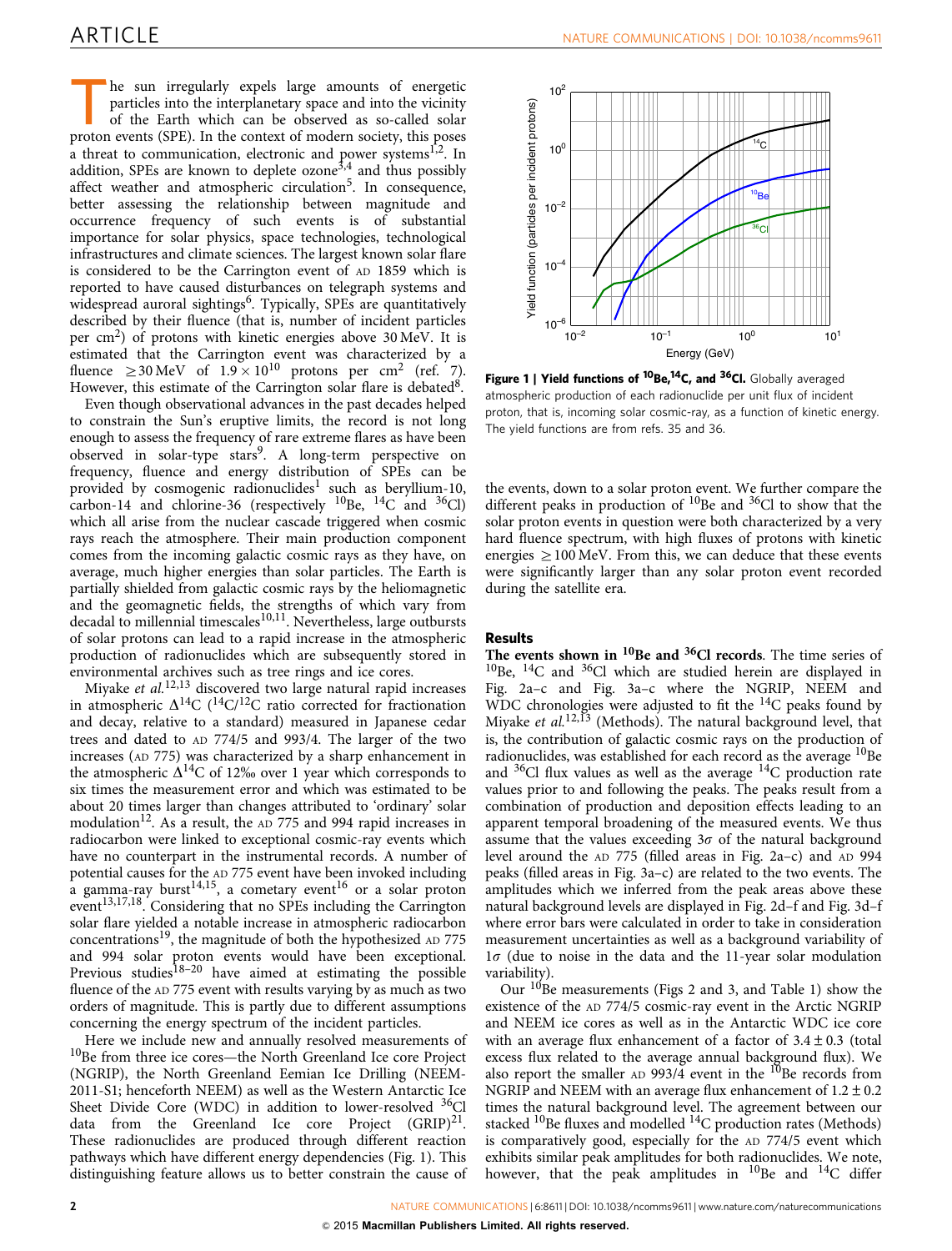<span id="page-3-0"></span>

Figure 2 | The AD 774/5 event in view of <sup>10</sup>Be, <sup>14</sup>C and <sup>36</sup>Cl. Time series for AD 760-810 (a) of <sup>10</sup>Be flux from the NEEM-2011-S1, NGRIP and WDC ice cores in addition to the inferred average <sup>10</sup>Be flux (thick blue curve), (b) of modelled <sup>14</sup>C production rate based on previously published measurements<sup>12</sup> and (c) of <sup>36</sup>Cl flux<sup>[21](#page-8-0)</sup> in addition to an inset with a longer series spanning AD 500-1500 for <sup>36</sup>Cl where the grey rectangle represents the time slice investigated. The dashed lines represent the natural background levels which are set as the average values prior to and following the filled areas. The filled areas represent the estimated production enhancements caused by the cosmic-ray event of  $AD$  774/5. The <sup>10</sup>Be and <sup>36</sup>Cl series have been corrected for a temporal offset between ice-core and tree-ring chronologies (Methods). The right panel shows radionuclide production enhancements caused by the AD 774/5 event in atoms cm<sup>-2</sup> s<sup>-1</sup> for 1 year for (**d**) <sup>10</sup>Be, (e) <sup>14</sup>C and (f) <sup>36</sup>Cl. The radionuclide increases are illustrated with arrows corresponding to the ratio between the inferred flux/production enhancements stacked over 1 year (coloured rectangles) and the estimated background levels (white rectangles). Uncertainties are based on error propagation including measurement errors and a background variability of 1 $\sigma$ .

somewhat at AD 993/4 but agree within the margin of errors ([Fig. 3d-e, Table 1\)](#page-4-0). The difference likely is due to small uncertainties in the <sup>10</sup>Be measurements (as seen in [Fig. 3a](#page-4-0) with a poorer agreement between the NEEM and NGRIP ice-core data) and/or in the modelled  $\rm ^{14}C$  production rates (Methods). Our  $\rm ^{10}Be$ records also indicate that the cosmic-ray event around AD 775 was considerably stronger amounting to a threefold multiple of the AD 994 <sup>10</sup>Be peak, which is consistent with the  $\Delta^{14}$ C measurements from Miyake et  $al$ .<sup>[12,13](#page-7-0)</sup>. The fact that the AD 994 event was weaker leading to a poorer signal-to-noise ratio also could explain the differences between the NGRIP and NEEM  $^{10}$ Be and the tree ring  $^{14}$ C records for that time period. In general, the agreement with the three  $^{10}$ Be series around AD 774/5 is very good albeit displaying a slightly different structure of the peak itself. This is likely to be related to the fact that a constant sampling resolution per depth (as was used for NGRIP) translates into a somewhat variable temporal sampling resolution due to fluctuations in the

annual snow accumulation rates and to different sampling in time for the different sites. Our measurements thus provide first unequivocal evidence of a symmetrical production and deposition of  $10B$ e at both poles (bipolar symmetry) during the AD 774/5 event.

The fact that the  $^{10}$ Be and  $^{14}$ C increases are imprinted over a time span of 2–3 years despite the probable ephemeral aspect of the cosmic-ray events can be explained by the duration of the transport of the radionuclides from the stratosphere, where they are mostly produced<sup>22,23</sup>, to the ground. A smaller fraction of radionuclides also can be produced in the troposphere, which would deposit more rapidly than stratospheric counterparts, given cosmic rays that are sufficiently energetic. The induced complex transport<sup>[24,25](#page-8-0)</sup> of <sup>10</sup>Be, <sup>14</sup>C and <sup>36</sup>Cl could thus lead to a temporal broadening of the deposition peaks. Also, deposition fluxes at a specific ice-core site can be differently impacted by the involved scavenging processes (for example, proportion of wet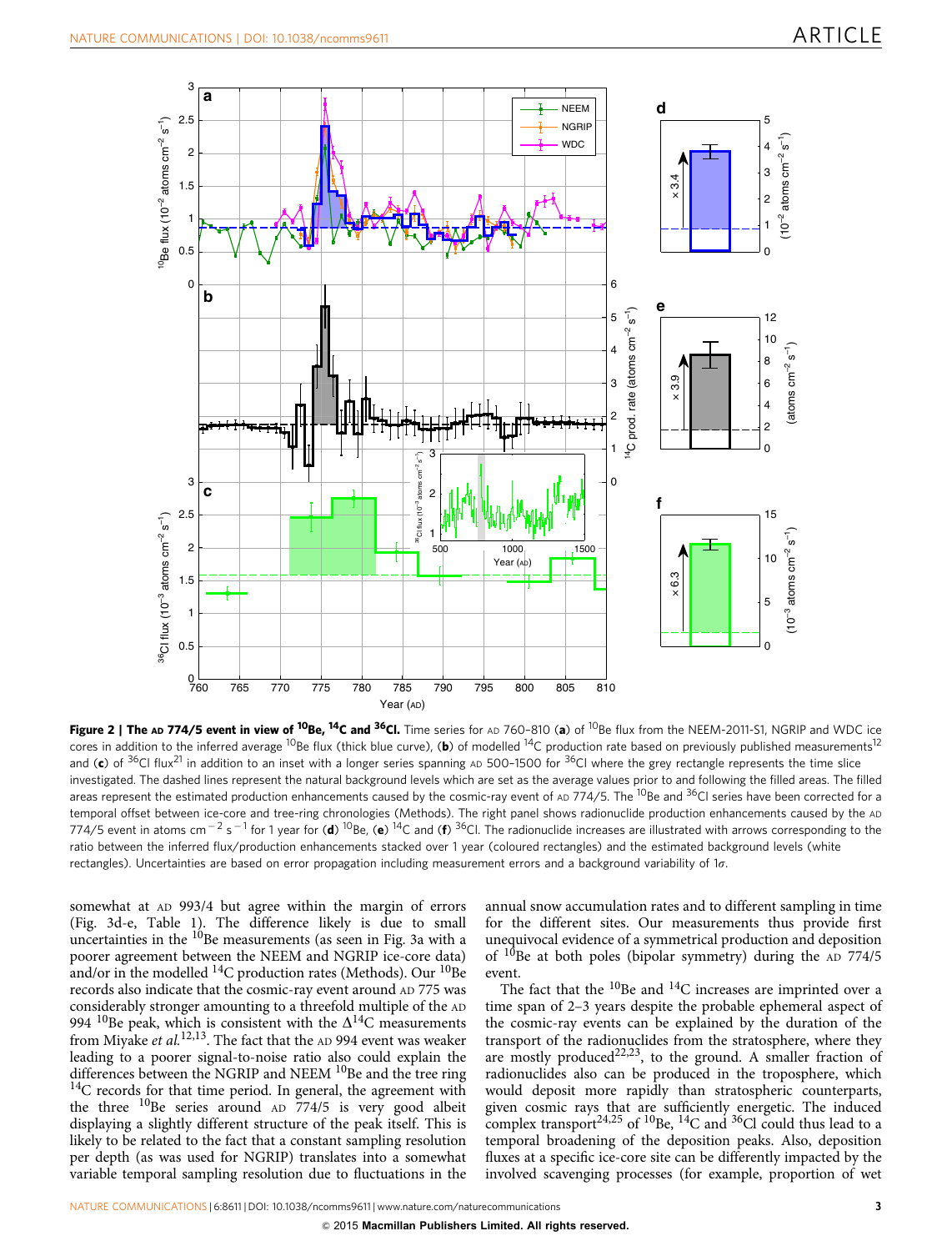<span id="page-4-0"></span>

Figure 3 | The AD 993/4 event in view of <sup>10</sup>Be, <sup>14</sup>C and <sup>36</sup>Cl. Time series for AD 985-1015 (a) of <sup>10</sup>Be flux from the NEEM-2011-S1 and NGRIP ice cores in addition to the inferred average <sup>10</sup>Be flux (thick blue curve), (b) of modelled <sup>14</sup>C production rate based on previously published measurements<sup>13</sup> and (c) of  $36$ Cl flux<sup>[21](#page-8-0)</sup> in addition to an inset with a longer series spanning AD 500-1500 for  $36$ Cl where the grey rectangle represents the time slice investigated. The dashed lines represent the natural background level which is set as the average value prior to and following the filled areas. The filled areas represent the estimated production enhancement caused by the cosmic-ray event of AD 993/4. The <sup>10</sup>Be and <sup>36</sup>Cl series have been corrected for a temporal offset between ice-core and tree-ring chronologies (Methods). The right panel shows radionuclide production enhancements caused by the AD 993/4 event in atoms cm<sup>-2</sup> s<sup>-1</sup> for 1 year for (d) <sup>10</sup>Be, (e) <sup>14</sup>C and (f) <sup>36</sup>Cl. The radionuclide increases are illustrated with arrows corresponding to the ratio between the inferred flux/production enhancements stacked over 1 year (coloured rectangles) and the estimated background levels (white rectangles). Uncertainties are based on error propagation including measurement errors and background variability of  $1\sigma$ .

| Table 1   Summary of results.                              |                                |                 |                              |  |
|------------------------------------------------------------|--------------------------------|-----------------|------------------------------|--|
|                                                            | $10_{\text{Be}}$               | 14 $\epsilon$   | ו 36                         |  |
| AD 774/5 event                                             |                                |                 |                              |  |
| Peak factor                                                | $3.4 \pm 0.3$                  | $3.9 \pm 0.7$   | $6.3 \pm 0.4$                |  |
| Flux enhancement (atoms cm <sup>-2</sup> s <sup>-1</sup> ) | $2.94 \pm 0.27 \times 10^{-2}$ | $6.84 + 1.16$   | $10 \pm 0.6 \times 10^{-3}$  |  |
| AD 993/4 event                                             |                                |                 |                              |  |
| Peak factor                                                | $1.2 \pm 0.2$                  | $2.4 \pm 0.7$   | $2.6 \pm 0.3$                |  |
| Flux enhancement (atoms cm <sup>-2</sup> s <sup>-1</sup> ) | $1.23 \pm 0.17 \times 10^{-2}$ | $3.86 \pm 1.18$ | $4.1 \pm 0.4 \times 10^{-3}$ |  |

and dry deposition) and by atmospheric circulation<sup>26</sup>. We here assume that the relative peak amplitudes at the different sites investigated are not affected by such system effects as supported by the comparable average  $^{10}$ Be flux and similar relative increases at all three locations [\(Fig. 2a](#page-3-0)). In addition,  $36$ Cl can be characterized by some mobility in the snowpack $27$  as it is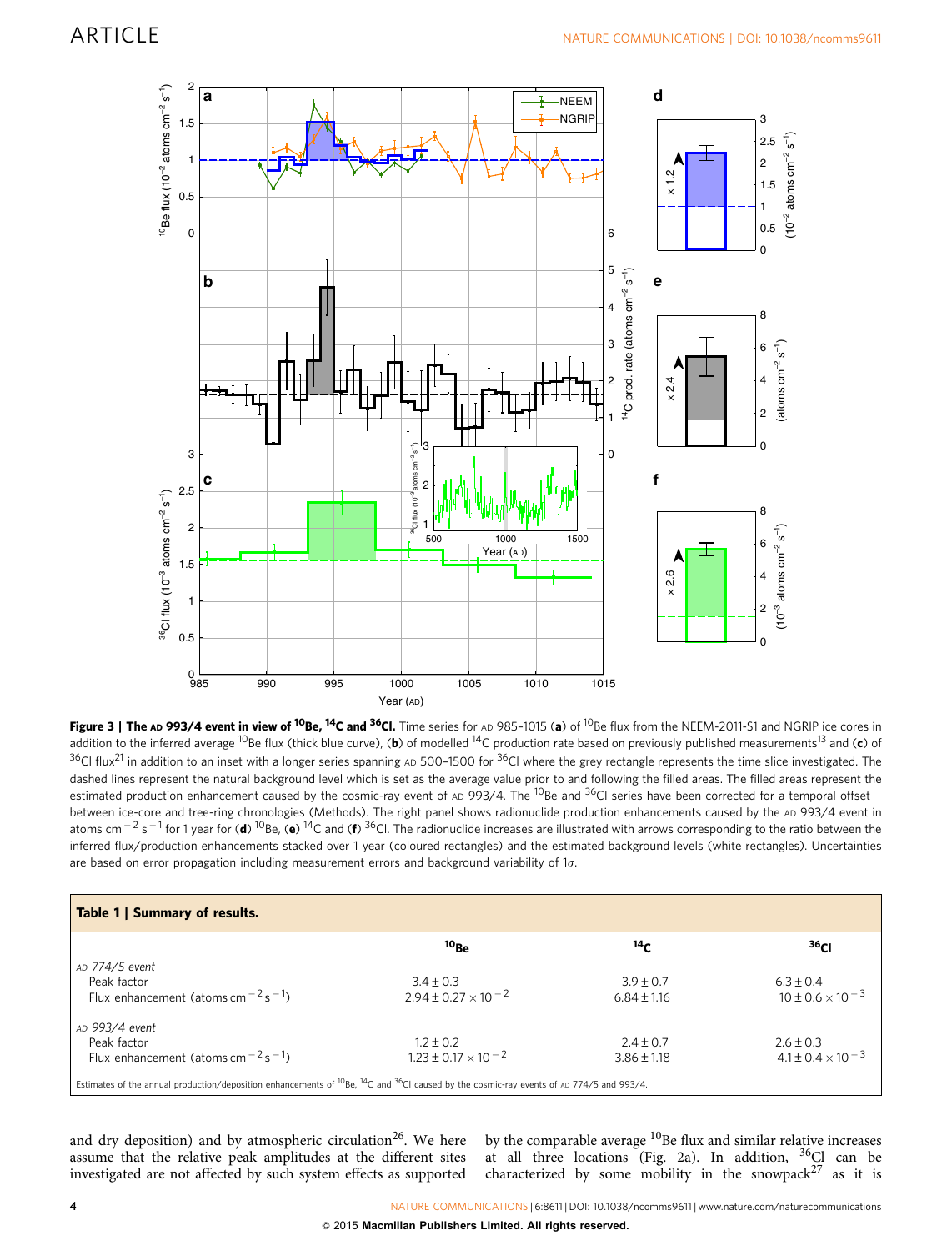deposited to ice caps in the form of gaseous HCl. Although this is not expected to be a major source of uncertainty at high accumulation sites $^{27}$ , this in turn implies that outgassing and migration of <sup>36</sup>Cl to upper snow layers can occur, further broadening the signal. The  $36$ Cl data from the GRIP ice core should consequently be regarded as more uncertain. Nevertheless, there are two large peaks present around AD 775 and 994 which are likely to be attributable to the two cosmic-ray events. The time profile insets in [Fig. 2c](#page-3-0) and [Fig. 3c](#page-4-0), which span from AD 500 to 1500, emphasize that the two peaks represent the two most conspicuous features of the record during this time slice with flux enhancement factors of  $6.3 \pm 0.4$  and  $2.7 \pm 0.3$  for the AD 774/5 and 993/4 events, respectively. The estimates of the production increases in <sup>10</sup>Be, <sup>14</sup>C and <sup>36</sup>Cl are listed in [Table 1](#page-4-0). Based on our measured  $^{10}$ Be data, modelled  $^{14}$ C production rates and to the lower-resolved <sup>36</sup>Cl data, the production of <sup>36</sup>Cl was the most enhanced during the two cosmic-ray events in accordance with the expectations for lower energy particles relative to galactic cosmic rays ([Fig. 1](#page-2-0)).

Supporting a solar origin. It was recently suggested that the radiocarbon peak measured at AD 774/5 was caused by cometary dust from the collision of a bolide into the atmosphere<sup>16</sup>. The authors report a large increase in  ${}^{14}$ C content in corals from the South China Sea around AD 773. They also note that their measurements are coeval with sightings of a comet and dust event documented in ancient Chinese chronicles. However, it was concluded in other studies that the dimensions needed for a comet to account for this additional injection of radiocarbon would need to be significantly more massive[28,29](#page-8-0) than the previous estimates<sup>16</sup>. In consequence, the comet would inevitably have had a considerable and observable impact on the geobiosphere. More problematic for the comet hypothesis is that  ${}^{10}$ Be and  ${}^{14}$ C fallouts released from a comet disintegrating in the atmosphere would be, at most, hemispherically redistributed so that the event would only be recorded in either one of the hemispheres<sup>[30](#page-8-0)</sup>. The <sup>36</sup>Cl peaks arising from the French nuclear bomb tests which mainly occurred around the 1960s represent a good analogy to this. The related  $36$ Cl fluxes are significantly larger in the southern hemisphere, where the bomb tests had been undertaken<sup>31</sup>. Moreover, the fact that the peaks around AD 774/5 and 993/4 are reported around the globe and in a multitude of radionuclide records<sup>[12,13,16,18,30,32,33](#page-7-0)</sup> in addition to their large amplitude is indicative of an enhanced atmospheric production triggered by an extraordinary influx of cosmic rays in both hemispheres.

It was also suggested that a typical signature of a gamma-ray burst (GRB) on the production of different radionuclides, its 'isotopic footprint', would be a distinct increase in <sup>14</sup>C and <sup>36</sup>Cl but not in  $^{10}$ Be content<sup>15</sup>. As stated by the authors, the induced secondary neutrons would be at an insufficient energy to initiate spallation reactions on oxygen nuclei and produce detectable amounts of  $^{10}$ Be. Thus, a GRB is inconsistent as a possible astrophysical source for the two events in perspective of our newly obtained <sup>10</sup>Be records ([Figs 2 and 3](#page-3-0)). In addition, the two events are rather similar in that they produced abnormal quantities of  $^{10}$ Be,  $^{14}$ C and  $^{36}$ Cl. This leads us to believe that they share the same cause. In purely probabilistic terms, two GRBs striking the Earth within 200 years is unlikely considering the suggested rate of 1 GRB directed at Earth from our galaxy every 125,000 years<sup>[34](#page-8-0)</sup>. Another diagnostic feature is the abovementioned bipolar symmetry in the production of <sup>10</sup>Be, but also in the production of  ${}^{14}C$  ([ref. 30](#page-8-0)). This implies that the incoming particles must have been affected and redirected by the geomagnetic field and, thus, that they were charged. This rules

out gamma rays (photons) as triggers of the  $^{10}$ Be,  $^{14}$ C and  $^{36}$ Cl peaks at AD 774/5 and 993/4.

Our data, therefore, support the hypothesis that one or several extreme solar proton events are responsible for the radionuclide production peaks measured at AD 774/5 and 993/4 as it is the only option which is in agreement with all available data. Furthermore, the fact that the <sup>36</sup>Cl peaks exhibit the largest amplitude mirroring the resonance effect<sup>[35](#page-8-0)</sup> shown in [Fig. 1](#page-2-0) constitutes further evidence for a solar origin, that is, being caused by solar cosmic rays which generally have lower energies than galactic cosmic rays.

Spectral hardness of the SPEs. The conclusion that one SPE (or a series of SPEs) is responsible for the production increase of  $^{10}$ Be,  $14C$  and  $36Cl$  at AD 774/5 [\(Fig. 2\)](#page-3-0) is of particular significance because it implies that it must have reached an exceptional magnitude. In fact, no solar phenomena, including the Carrington event, have ever been unequivocally associated with a distinct increase in 10Be concentrations in ice cores. Knowledge of the characteristics of this major solar event, such as its spectral hardness and its fluence  $\geq$  30 MeV, could consequently help to better estimate the upper limit of the magnitudes of SPEs. The proton fluences of energy  $\geq$  30 MeV, or  $F_{30}$  of an SPE required to yield a given increase in the production rate of a given radionuclide is directly bound to the spectral hardness of the SPE (that is, the proportion of high energy protons compared to low energy protons). For instance, Webber et al.<sup>[35](#page-8-0)</sup> have listed the  $F_{30}$  of observed SPEs and computed estimates of their impact on the atmospheric production of  $10B$ e and  $36C$ . They show that the very hard SPE of February 1956 (SPE56), with a  $F_{30}$  of about  $1.8 \times 10^9$  protons per cm<sup>2</sup> yielded five times more <sup>10</sup>Be than the very soft SPE of August 1972 (SPE72) which yet had a  $F_{30}$  twice as large. Hence it is crucial to ascertain the spectral hardness of the SPEs around AD 775 and 994 in order to reliably evaluate their  $F_{30}$ . To achieve this, one can exploit the different energy sensitivities of the production rates of cosmogenic radionuclides. For instance, the yield functions of  $^{10}$ Be and  $^{36}$ Cl have very different shapes at low energies ([Fig. 1](#page-2-0)). As such, the production of solar-induced 36Cl nuclides is relatively more sensitive to incident protons at about 30 MeV while the production of  $^{10}$ Be nuclides is, compared to <sup>36</sup>Cl, more sensitive to solar protons at about 100 MeV [\(ref. 35\)](#page-8-0). A small ratio of the relative production enhancement of  $36$ Cl relative to  $10$ Be ( $36$ Cl/ $10$ Be) would therefore be expected to be indicative of hard SPEs which are characterized by larger amounts of protons  $\geq 100$  MeV resulting in a flatter spectrum and vice versa for soft SPEs. As a test, we investigated the relative <sup>36</sup>Cl/<sup>10</sup>Be ratios of notable SPEs which occurred between 1956 and 2005, for which the spectral characteristics are known and for which  $^{10}$ Be and  $^{36}$ Cl production yields have been computed[35.](#page-8-0) The results are listed in [Table 2](#page-6-0) while the integral fluence spectra of the related solar proton events are plotted in [Fig. 4.](#page-6-0)

A clear pattern arises from [Table 2](#page-6-0) with harder SPEs (for example, 1956 and 2005) resulting in lower  ${}^{36}$ Cl/ ${}^{10}$ Be production rate ratios. Inversely, softer SPEs (for example, 1959, 1960, 1972 and 2001) show ratios consistently above 3. By using the different energy dependencies of  $^{10}$ Be and  $^{36}$ Cl and comparing their individual production enhancements, it is thus possible to estimate the spectral shape of paleo-SPEs. From our results, we find the <sup>36</sup>Cl/<sup>10</sup>Be ratio to be of about  $1.8 \pm 0.2$  and  $2.1 \pm 0.4$  for the SPEs of AD 774/5 and 993/4, respectively. Despite the uncertainties engendered by the 36Cl record as described earlier, the ratios put the two solar events in the hard spectrum category. By comparing these ratios to [Table 2,](#page-6-0) we find that the best modern analogue would be a very hard spectrum similar to that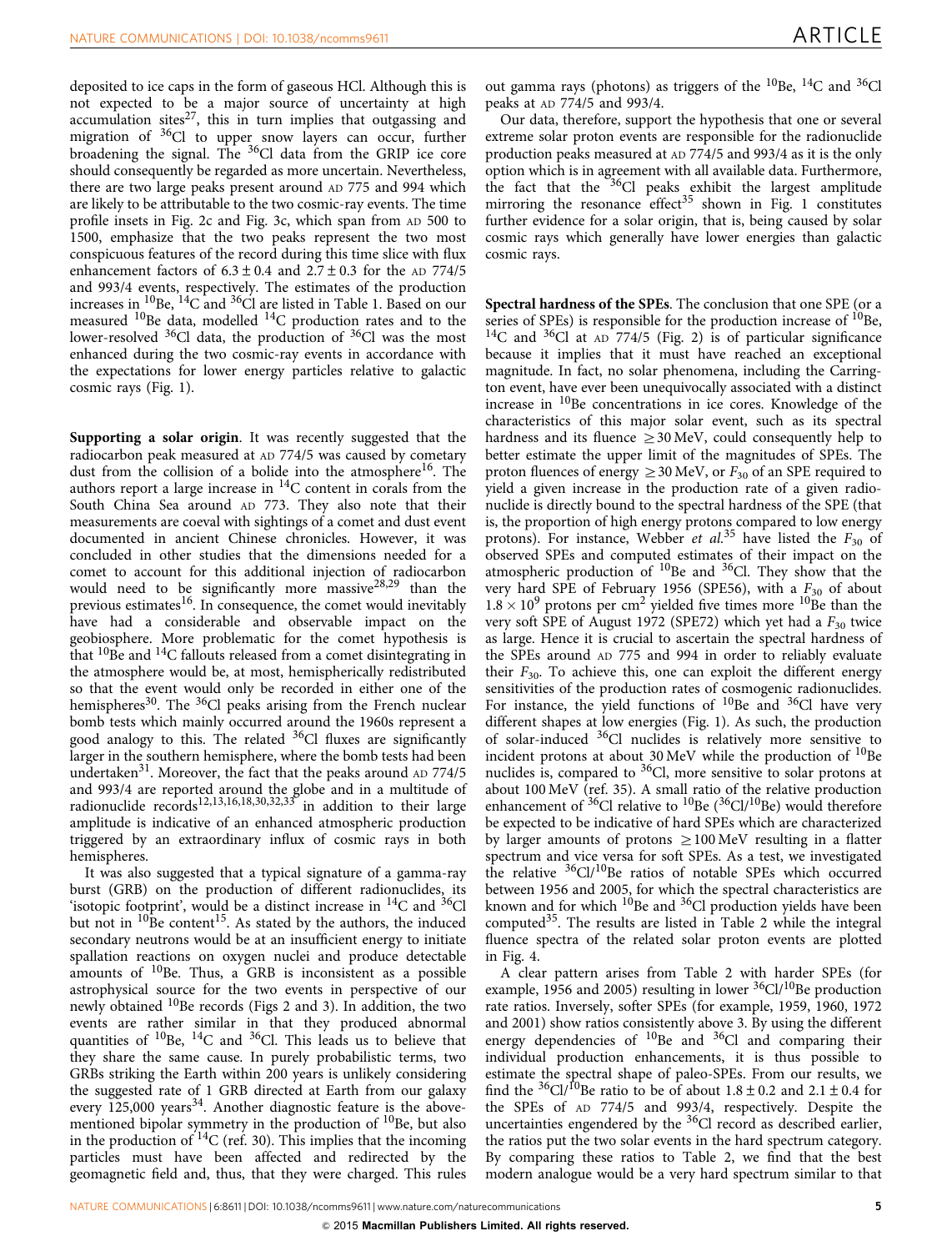<span id="page-6-0"></span>

| Table 2   Relative <sup>36</sup> Cl/ <sup>10</sup> Be ratios. |                    |                                                   |  |
|---------------------------------------------------------------|--------------------|---------------------------------------------------|--|
|                                                               | Solar proton event | Relative <sup>36</sup> Cl/ <sup>10</sup> Be ratio |  |
|                                                               | 23 February 1956   | 1.2                                               |  |
| 2                                                             | 20 January 2005    | 15                                                |  |
|                                                               | AD 774/5           | $1.8 \pm 0.2$                                     |  |
|                                                               | AD 993/4           | $2.1 \pm 0.4$                                     |  |
| 3                                                             | 29 September 1989  | 2.5                                               |  |
| 4                                                             | 29 October 2003    | 3                                                 |  |
| 5                                                             | 14 July 2000       | 3.5                                               |  |
| 6                                                             | 19 October 1989    | 3.6                                               |  |
|                                                               | 10 July 1959       | 4                                                 |  |
| 8                                                             | 12 November 1960   | 4                                                 |  |
| 9                                                             | 04 August 1972     | 6                                                 |  |
| 10                                                            | 04 November 2001   | 6                                                 |  |

The ratios are based on computations of the annual mean production of <sup>10</sup>Be and <sup>36</sup>Cl by 10<br>large solar proton events between 1956 and 2005 [\(ref. 35](#page-8-0)). The ratios calculated in this study for the AD 774/5 and 993/4 events are also included. The table is sorted by ascending ratios.



Figure 4 | Event-integrated fluence spectra of recorded SPEs. Integral fluence spectra for 10 notable solar proton events which occurred between 1956 and 2005 ([ref. 35\)](#page-8-0). The numbers of the spectra relate to Table 2. The green and blue bands represent the approximate specific peak response energies of  $36$ Cl and  $10$ Be, that is, the incident proton energies at which each radionuclide is mainly produced. The red curves emphasize very hard spectra here defined as leading to a Ground Level Enhancement peak intensity above 1,000% of neutron monitor at sea level on the polar plateau. Modified from [ref. 35.](#page-8-0)

of the SPE of January 2005 (SPE05). This result strengthens SPEs as the cause for the events because it rules out the extremely high  $F_{30}$  estimates, based on softer spectra (for example, SPEs of August 1972 and October 1989), required to yield the  $^{14}$ C peak of AD 774/5 and which were associated with moderate to high risks for erythema induced by increased ultraviolet radiation<sup>20</sup>.

#### **Discussion**

By knowing the approximate spectral hardness of the solar proton events, the specific yield function of  $^{10}$ Be as well as the averaged  $10$ Be flux from the NGRIP, NEEM and WDC ice cores, we can estimate the fluence. More precisely, we applied the multiple of the <sup>10</sup>Be increase factor attributable to the SPEs of AD 774/5 and 993/4 ([Figs 2d–f and 3d–f](#page-3-0) and [Table 1\)](#page-4-0) relative to that of SPE05  $(X_{05})$ , to the fluence spectrum of the latter (spectrum 2 in Fig. 4).



Figure 5 | Event-integrated fluence spectra of the AD 774/5 and 993/4 events. Estimated fluence spectra of the extreme SPEs associated with the AD 774/5 and 993/4 events based on <sup>10</sup>Be and <sup>14</sup>C and based on the fluence spectrum of SPE05 (red dashed curve) as per [ref. 35](#page-8-0). The arrows show the scaling factors that were needed to produce the measured <sup>10</sup>Be and <sup>14</sup>C when assuming a spectral hardness as per SPE05. For perspective, fluence spectra of a very hard (SPE56) and a soft (SPE72) SPE that occurred during the instrumental era are plotted. The black curve represents a composite series of the highest fluences recorded between 1956 and 2005 for protons at  $E>10$ , 30, 100, 360 and 800 MeV based on previously published data<sup>35</sup>.

Previous computations<sup>[35](#page-8-0)</sup> infer that SPE05 caused an annual  $^{10}$ Be production increase by a factor of about 0.024 under the assumption that complete atmospheric mixing would take place before deposition. This scenario is more realistic than no mixing at all because solar protons mostly would produce <sup>10</sup>Be and other radionuclides in the stratosphere which ensures a homogeneous distribution of the cosmogenic radionuclide signature due to a relatively longer mean residence time as opposed to the troposphere<sup>[25](#page-8-0)</sup>. In comparison, our  $10Be$  measurements indicate increase factors of 3.4 and 1.2 ([Figs 2d–f and 3d–f](#page-3-0)) implying a multiple  $X_{05}$  of 141 and 51 for the SPEs of AD 774/5 and 993/4, respectively. With a spectral hardness similar to that of SPE05, we therefore find a  $F_{30}$  of 2.82 ± 0.25 × 10<sup>10</sup> protons per cm<sup>2</sup> for the SPE(s) of AD 774/5 and of  $1.02 \pm 0.21 \times 10^{10}$  protons per cm<sup>2</sup> for the SPE(s) of AD 993/4 (Fig. 5). In addition, we performed an alternative estimation by multiplying the specific yield function of  $14C$  [\(Fig. 1](#page-2-0))<sup>36</sup> by a scaled up differential energy spectrum of SPE05 ([ref. 37](#page-8-0)) which could account for the amount of <sup>14</sup>C produced during the two events. A multiple  $X_{0.5}$  of 119 and 68 was then needed to reproduce the same amount of radiocarbon than modelled which indicates a  $F_{30}$  of  $2.38 \pm 0.40 \times 10^{10}$  and  $1.36 \pm 0.42 \times 10^{10}$  protons per cm<sup>2</sup> for the SPE(s) of AD 774/5 and 993/4, respectively (Fig. 5). We also performed the same calculation but using a different  ${}^{14}C$  yield function<sup>38</sup> in order to assess the dependence of our results on the production rate models considered. We found very similar  $\bar{F}_{30}$  estimates of  $2.76 \pm 0.46 \times 10^{10}$  protons per cm<sup>2</sup> (AD 774/5) and of  $1.56 \pm 0.48 \times 10^{10}$  protons per cm<sup>2</sup> (AD 993/4).

Of course, estimating the fluence  $\geq$  30 MeV is linked to several assumptions and uncertainties which are difficult to quantify such as the noise inherent to radionuclide data, the true annually resolved 36Cl peaks, the carbon cycle modelling (Methods) as well as the yield functions used. However, the very good agreement between our alternative estimates of the  $F_{30}$  for both events based on different and independent methods supports that the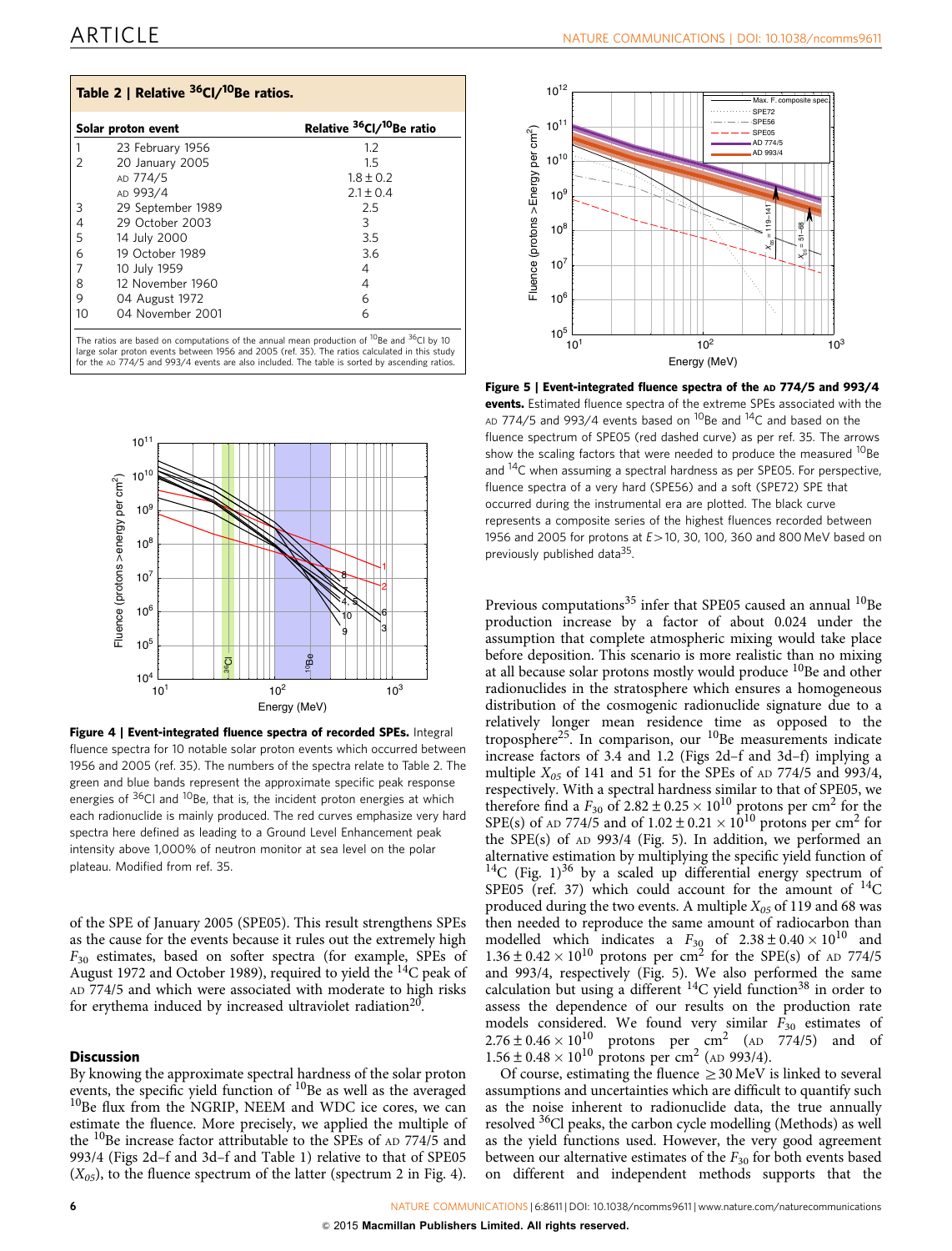<span id="page-7-0"></span>assumptions and uncertainties regarding our  $^{10}$ Be fluxes and  $^{14}$ C production rates do not affect our findings significantly. As such, the large amplitudes of the peaks measured in a variety of independent records all are indicative of extreme solar events with fluences  $>$  30 MeV in the order of 10<sup>10</sup> protons per cm<sup>2</sup> ([Fig. 5](#page-6-0)). Furthermore, the use of two different  $^{14}C$  yield functions[36,38](#page-8-0) returned very similar results. In [Fig. 5,](#page-6-0) possible fluence spectra of both events based on the spectrum of SPE05 and on our different estimates of the  $F_{30}$  are shown with an envelope representing the uncertainties described above. It emphasizes that the  $F_{30}$  of the SPE(s) at AD 774/5 most likely was well above  $10^{10}$  protons per cm<sup>2</sup>, even considering the lowest bound of our error margin.

Although our  $F_{30}$  for the larger of the two events (AD 774/5) is slightly lower than previously suggested, based on a spectrum assumed to be similar to that of SPE56 (refs 18,20), it remains extremely high and unprecedented. [Figure 5](#page-6-0) also shows that, for both events, the fluence above any given kinetic energy is much larger than for the soft SPE of August 1972 (dotted curve) and for the hard SPE of February 1956 (dashed dotted curve). The same holds true for a composite spectrum encompassing the highest fluence from the SPEs listed in [ref. 35](#page-8-0) at kinetic energies above 10, 30, 100, 360 and 800 MeV. In a modern context, such magnitudes would most likely lead to important disruptions of satellite-based technologies and means of communication. In addition, the brief but extensive ozone depletion which would follow<sup>20</sup> could potentially have effects on atmospheric temperatures and circulation.

In conclusion, we have shown that our annually resolved  $^{10}$ Be measurements rule out all suggested sources but, and thereby confirm, a solar cause for the AD 774/5 and 993/4 events. We have also shown that the associated solar proton events were most likely characterized by a very hard spectrum. We conjecture that the strongest event (AD 775) had a fluence above 30 MeV at least five times larger than any observed SPE during the instrumental period between 1956 and 2005. This and previous studies should thus motivate the investigation of similar events in order to better ascertain the occurrence rate of severe solar events.

#### Methods

10Be data. Beryllium-10 is available at quasi-biennial resolution from the GRIP although the record is presently not continuous<sup>39,40</sup>. Examining the data around AD 775 and 994, it is likely that the events are not yet measured in the record. In addition, <sup>10</sup>Be data exist from the Dome Fuji ice core in Antarctica<sup>41</sup> but at a low resolution of 6–15 years. Recently, Miyake et al.<sup>[33](#page-8-0)</sup> performed quasi-annual <sup>10</sup>Be measurements on the Dome Fuji ice core though the authors report that the record is affected by multiannual climatic variability. To increase the amount of highly resolved data and decrease the impact of noise on the  ${}^{10}$ Be data, we conducted new <sup>10</sup>Be measurements with annual resolution at depths comprising the two peaks on 3 different ice cores—the NGRIP, the NEEM-2011-S1 as well as the WDC. The NGRIP ice was sampled at a constant spatial resolution of 18.3 cm, resulting in an average temporal resolution of about 1 year. The <sup>10</sup>Be nuclides were extracted from the ice samples following the chemical procedure described in Adolphi et al.<sup>42</sup>, and measured at the Tandem Laboratory in Uppsala, Sweden. Annual NEEM and WDC <sup>10</sup>Be concentrations were determined according to Woodruff et al.<sup>[43](#page-8-0)</sup> and Sigl et al.[44](#page-8-0) and measured at the PRIME laboratory in Purdue, USA. Since radionuclides in ice cores are measured as concentrations, deposition fluxes of  $^{10}\mathrm{Be}$ were inferred as they might more accurately reflect the production signal by correcting for effects of varying ice accumulation rate<sup>[45](#page-8-0)</sup>. Fluxes also provide a better quantitative estimate of how many atoms were produced and deposited by the AD 774/5 and 993/4 events which can then be compared with computations of the production of <sup>10</sup>Be nuclides induced by observed solar proton events.

Timescale adjustments. Age models of ice cores are subject to accumulating uncertainty from the interpretation of ambiguous signatures used for annual layer dating<sup>[46](#page-8-0)</sup>, whereas tree ring chronologies have proven calendar-age accuracy<sup>[47](#page-8-0)</sup> (at these timescales). The measurement of the <sup>10</sup>Be peaks unravelled a mismatch between ice-core chronologies and tree-ring timescales of 7 years around AD 775 and 994 [\(ref. 44](#page-8-0)), which was attributed to a dating bias in previous ice-core<br>chronologies. In consequence, we adjusted the <sup>10</sup>Be and <sup>36</sup>Cl ice-core records to fit

the tree rings  ${}^{14}C$  peaks, in agreement with the revised ice-core chronologies proposed for WDC, NEEM and NGRIP<sup>[44](#page-8-0)</sup>.

<sup>14</sup>C production rates. In addition to <sup>10</sup>Be, we utilized the tree rings  $\Delta^{14}C$  data from Miyake et  $al$ .<sup>12,13</sup> from which the production rates were derived in order to correct for post-production effects linked to the carbon cycle<sup>[48](#page-8-0)</sup>. Radiocarbon content as retrieved from natural archives does not mirror the atmospheric production rate but rather a damped<sup>[49](#page-8-0)</sup> and time-shifted signal of it due the large active 14C reservoirs in the atmosphere, biosphere and ocean and their interactions. We therefore used a carbon cycle box-diffusion model<sup>50</sup> to rectify this system bias and infer the  $^{14}$ C production signal which can explain the atmospheric  $^{14}$ C concentration,  $\Delta^{14}C$  (ref. 11). As the model returns normalized production rates, we multiplied the output results by 1.8 atoms cm<sup> $-2$ </sup>s<sup> $-1$ </sup>. This corresponds to an average value of different suggestions for the mean global pre-industrial production rate of <sup>14</sup>C ranging from 1.6 [\(ref. 51](#page-8-0)) to 2.02 atoms cm<sup>-2</sup>s<sup>-1</sup> ([ref. 23](#page-8-0)). The applied carbon cycle model is not optimized for short timescales (that is, years). In consequence, it might not accurately reproduce the shape of the 14C increase. Nevertheless, the estimated peak amplitudes should be robust as the model reproduces the integrated longer-term atmospheric 14C signal. In comparison, our estimate for the <sup>14</sup>C production rate induced by the AD 774/5 event  $(6.84 \text{ atoms cm}^{-2} \text{ s}^{-1})$  is very similar to the findings of Güttler *et al.*<sup>[32](#page-8-0)</sup>  $(6.9 \text{ atoms cm}^{-2} \text{ s}^{-1}).$ 

<sup>36</sup>Cl data. Finally, we assessed the existence and amplitude of the peaks in the <sup>36</sup>Cl data from the GRIP ice  $core^{21}$  $core^{21}$  $core^{21}$ , which has an average uncertainty of 7%, despite its resolution of circa 5 years only. This radionuclide is of particular interest because its production rate is relatively more sensitive to protons with energies below 100 MeV ([Fig. 1\)](#page-2-0) compared with other radionuclides. More specifically, its yield function shows an excess for protons with energies around 30 MeV attributed to resonances for 36Cl production arising from the interaction with atmospheric Ar [\(ref. 35](#page-8-0)). Similarly to <sup>10</sup>Be, deposition fluxes of <sup>36</sup>Cl were calculated.

#### References

- 1. Schrijver, C. et al. Estimating the frequency of extremely energetic solar events, based on solar, stellar, lunar, and terrestrial records. J. Geophys. Res. 117, A08103 (2012).
- 2. Shea, M. & Smart, D. Space weather and the ground-level solar proton events of the 23rd solar cycle. Space Sci. Rev. 171, 161–188 (2012).
- Seppala, A. et al. Solar proton events of October-November 2003: ozone depletion in the Northern Hemisphere polar winter as seen by GOMOS/ Envisat. Geophys. Res. Lett. 31, L19107 (2004).
- 4. Lopez-Puertas, M. et al. Observation of NOx enhancement and ozone depletion in the Northern and Southern Hemispheres after the October–November 2003 solar proton events. J. Geophys. Res. 110, A09S43 (2005).
- 5. Calisto, M., Usoskin, I. & Rozanov, E. Influence of a Carrington-like event on the atmospheric chemistry, temperature and dynamics: revised. Environ. Res. Lett. 8, 045010 (2013).
- Boteler, D. The super storms of August/September 1859 and their effects on the telegraph system. Adv. Space Res. 38, 159–172 (2006).
- Smart, D., Shea, M. & McCracken, K. The Carrington event: Possible solar proton intensity-time profile. Adv. Space Res. 38, 215-225 (2006).
- 8. Wolff, E. et al. The Carrington event not observed in most ice core nitrate records. Geophys. Res. Lett. 39, L08503 (2012).
- 9. Maehara, H. et al. Superflares on solar-type stars. Nature 485, 478-481 (2012). 10. Beer, J. et al. Information on past solar activity and geomagnetism from 10Be in the Camp Century ice core. Nature 331, 675–679 (1988).
- 11. Muscheler, R. et al. Solar activity during the last 1000yr inferred from radionuclide records. Quat. Sci. Rev. 26, 82–97 (2007).
- 12. Miyake, F., Nagaya, K., Masuda, K. & Nakamura, T. A signature of cosmic-ray increase in AD 774-775 from tree rings in Japan. Nature 486, 240–242 (2012).
- 13. Miyake, F., Masuda, K. & Nakamura, T. Another rapid event in the carbon-14 content of tree rings. Nat. Commun. 4, 1748 (2013).
- 14. Hambaryan, V. & Neuhäuser, R. A Galactic short gamma-ray burst as cause for the 14C peak in AD 774/5. Mon. Not. R. Astron. Soc 430, 32–36 (2013).
- 15. Pavlov, A. et al. AD 775 pulse of cosmogenic radionuclides production as imprint of a Galactic gamma-ray burst. Mon. Not. R. Astron. Soc 435, 2878–2884 (2013).
- 16. Liu, Y. et al. Mysterious abrupt carbon-14 increase in coral contributed by a comet. Sci. Rep. 4, 3728 (2014).
- 17. Melott, A. L. & Thomas, B. C. Causes of an AD 774-775 <sup>14</sup>C increase. Nature 491, E1–E2 (2012).
- 18. Usoskin, I. et al. The AD775 cosmic event revisited: the Sun is to blame. Astron. Astrophys. 552, L3 (2013).
- 19. Usoskin, I. G. & Kovaltsov, G. A. Occurrence of extreme solar particle events: assessment from historical proxy data. Astron. J. 757, 92 (2012).
- 20. Thomas, B. C., Melott, A. L., Arkenberg, K. R. & Snyder, B. R. Terrestrial effects of possible astrophysical sources of an AD 774-775 increase in 14C production. Geophys. Res. Lett. 40, 1237–1240 (2013).

NATURE COMMUNICATIONS | 6:8611 | DOI: 10.1038/ncomms9611 | [www.nature.com/naturecommunications](http://www.nature.com/naturecommunications) 7